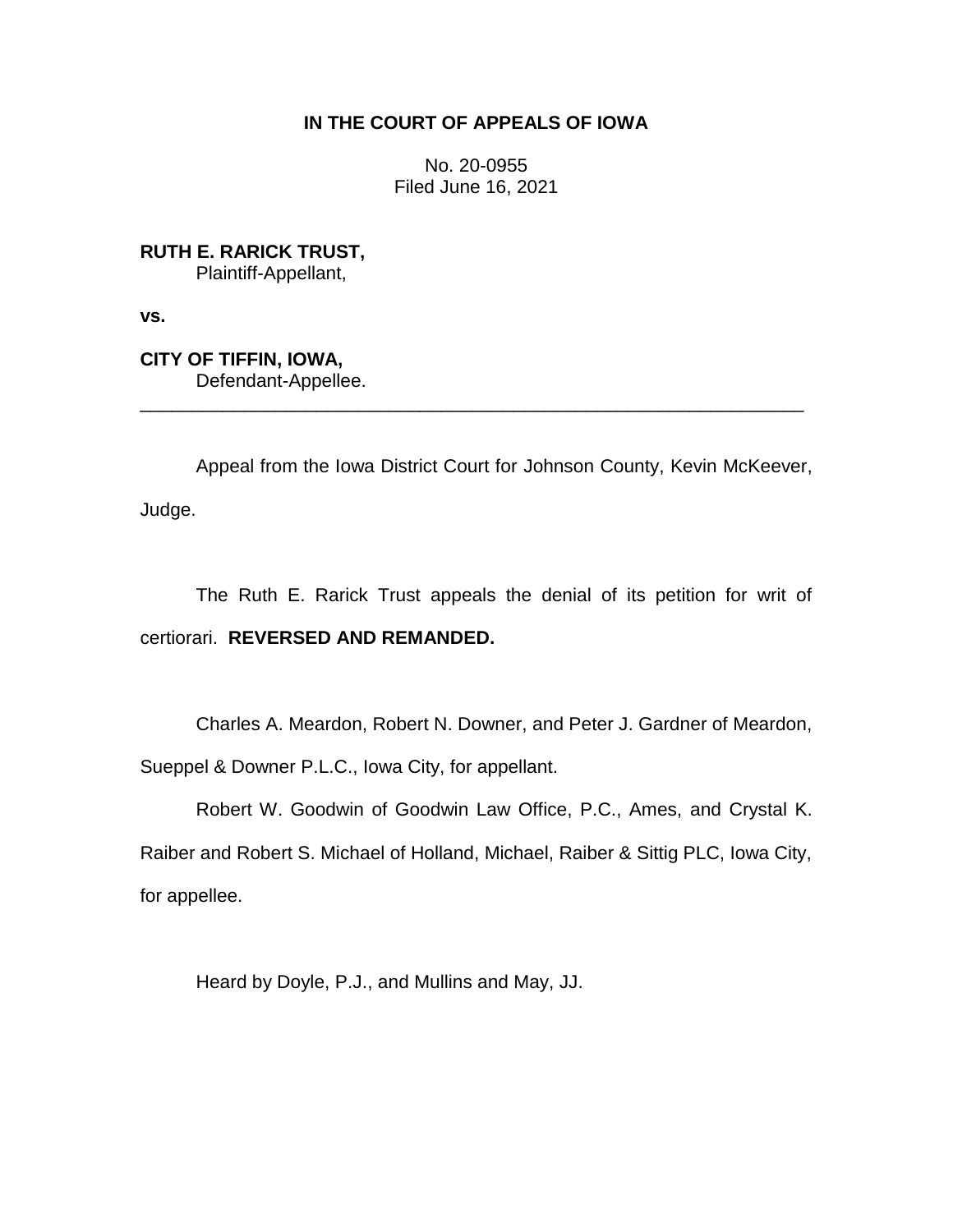**MAY, Judge.**

The Ruth E. Rarick Trust (Trust) appeals the denial of its petition for writ of

certiorari. We reverse and remand.

## **I. Factual Summary and Prior Proceedings**

The Trust owns approximately eighty acres of land north of the City of Tiffin

(Tiffin). In August 2019, the Trust executed a quit claim deed to the City of

Coralville (Coralville) for a 7.63 acre portion of land. The deed states the land is:

[S]ubject to the possibility of reverter unless the Grantee completes the following items:

a. The extension of Forevergreen Road located to the west of Jasper Avenue right-of-way is constructed by the City of Coralville at a location agreeable between Grantor and Grantee within five (5) years of the date of this deed . . . .

Tiffin sought to condemn a portion of the 7.63 acres for its own road project.

In Iowa, the procedure for condemnation is set by Iowa Code chapter 6B (2019).

*See* Iowa Code § 6B.1A. It requires an "acquiring agency"—like Tiffin—to take several steps before filing an application to condemn with the district court. *See generally id.* § 6B.3 (describing application process, including contents of application). We describe some of those steps here.

First, section 6B.45 requires the acquiring agency to have an appraisal prepared. The appraisal "shall include, at a minimum, an itemization of the appraised value of the real property or interest in the property, any buildings on the property, all other improvements including fences, severance damages, and loss of access." *Id.* § 6B.45. Section 6B.45 also requires the acquiring agency to submit "a copy of the appraisal" to "the person, corporation, or entity whose property or interest in the property is to be taken."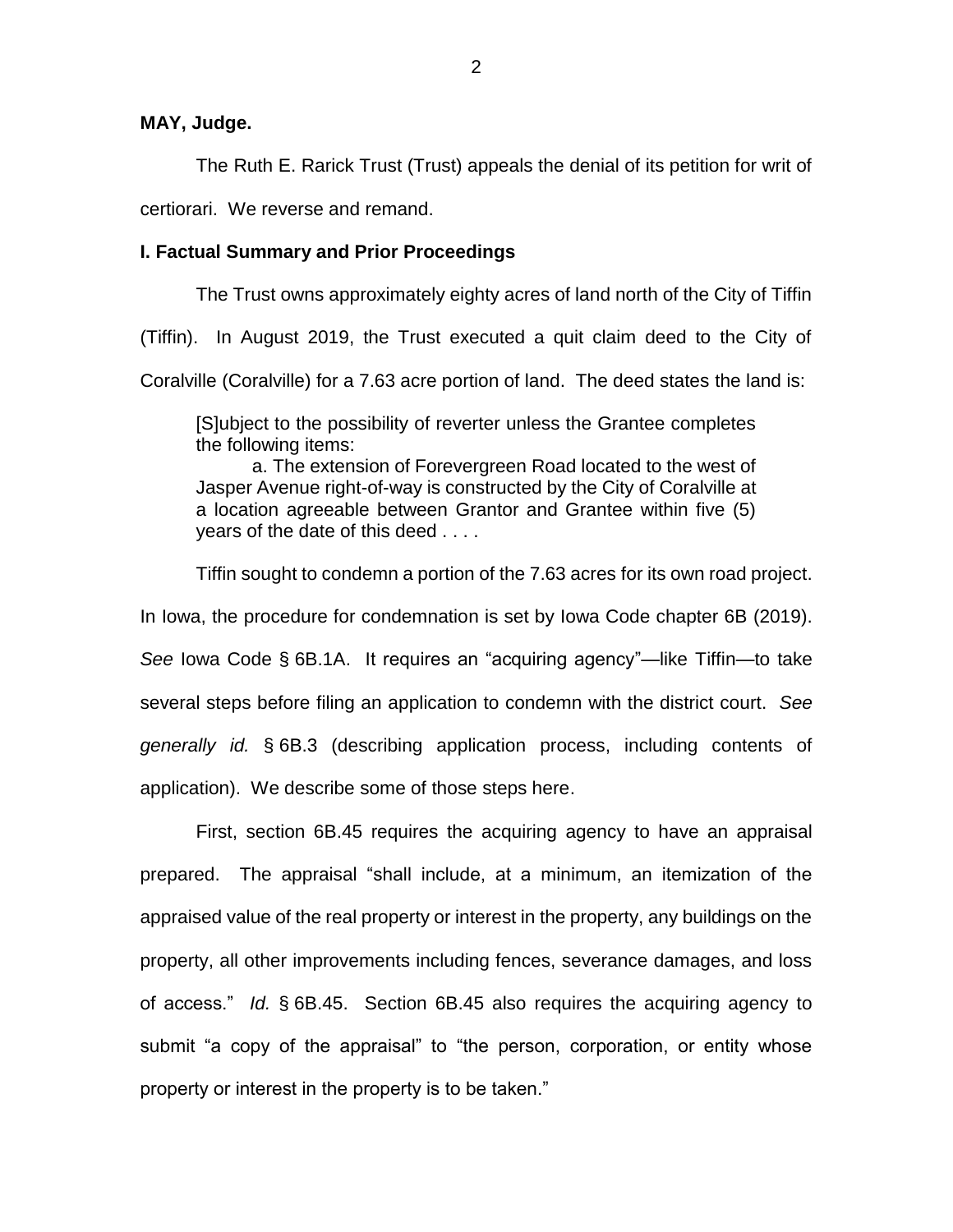Next, section 6B.54(3) requires the agency to "establish an amount which it believes to be just compensation for the real property" and then "make a prompt offer to acquire the property for the full amount established by the agency." The offer may not "be less than the fair market value the acquiring agency has established for the property or property interest pursuant to the appraisal required in section 6B.45." *Id.* § 6B.54(3).

Then, "before filing an application for condemnation or otherwise proceeding with the condemnation process," section 6B.2B requires the acquiring agency to "make a good faith effort to negotiate with the owner to purchase the private property or property interest." Again, the "acquiring agency shall not make an offer to purchase the property or property interest that is less than the fair market value the acquiring agency has established for the property or property interest pursuant to the appraisal required in section 6B.45." *Id.* § 6B.2B.

In light of these statutory requirements, Tiffin obtained an appraisal for the land it wanted to condemn. The appraisal acknowledged that Coralville and the Trust had separate property interests in the land. But the appraisal did not separately value those interests. Instead, the appraisal simply listed the "estimated just compensation" for the land at \$41,300. It did not apportion or allocate the \$41,300 between Coralville and the Trust.

In October, Tiffin passed a resolution. It established \$41,300 as Tiffin's determination of "just compensation for acquisition of" the land it sought to use "for the Forevergreen Construction Road Project." Tiffin then sent a joint offer to Coralville and the Trust. The offer stated a purchase price of \$41,300. It made no division between Coralville's interest and the Trust's interest. Presumably, Tiffin

3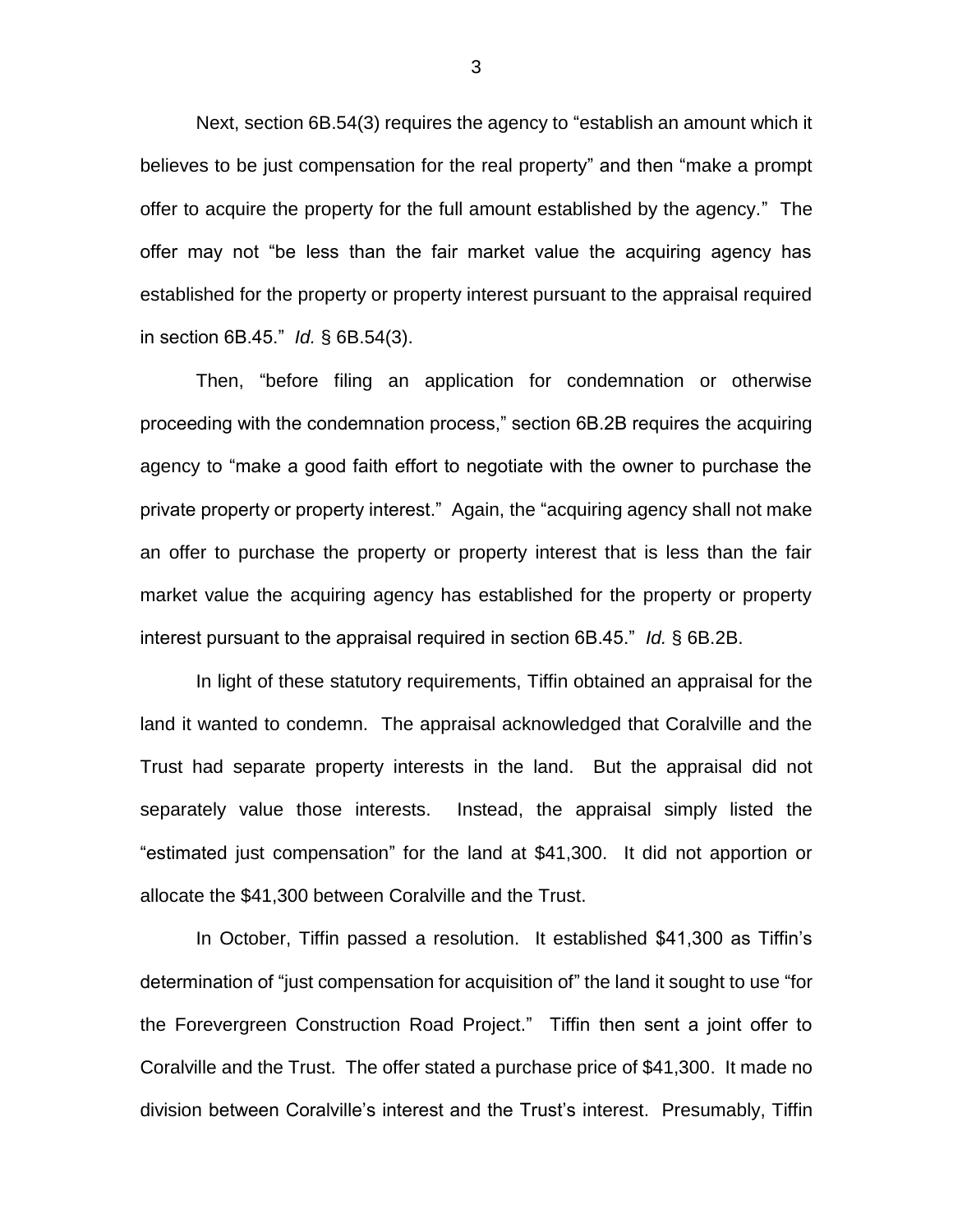anticipated Coralville and the Trust would divide the amount between themselves. Coralville and the Trust rejected Tiffin's offer.

In December, Tiffin passed a second resolution. It authorized Tiffin to initiate condemnation proceedings to acquire property rights for the land from Coralville and the Trust. It also proclaimed that Tiffin "has made a good-faith effort to negotiate with the owners to purchase" the relevant property "before proceeding with condemnation, but has been unable to acquire said portion and/or interest in the property."

In January 2020, Tiffin submitted an application for condemnation to the chief judge as required by section 6B.3. In response, the Trust petitioned for writ of certiorari.<sup>1</sup> It claimed Tiffin could not initiate condemnation proceedings before it (1) appraised the Trust's interest *separately* from Coralville's and (2) made *separate* offers to Coralville and the Trust. 2

 $\overline{a}$ 

<sup>&</sup>lt;sup>1</sup> The Trust's petition for writ of certiorari is one of six cases that involve Tiffin's plans to extend Forevergreen Road. The district court in case number CVCV080519 summarized the cases as such:

There are now six cases that have been filed that are related to this case, none of which are individually assigned to any judge of the Sixth Judicial District: CVCV081144 (a certiorari action brought by the Trust, which was dismissed by agreement of the parties on January 6, 2020); CVCV081458 (a certiorari action brought by the Trust); CVCV081474 (a certiorari action brought by the City of Coralville, Iowa); CVCV081479 (a declaratory judgment action brought by Tiffin); EQCV081622 (an Iowa Code chapter 6B claim brought by the City of Coralville, Iowa); and EQCV081617 (an Iowa Code chapter 6A and 6B claim brought by the Trust and Clint Rarick).

<sup>&</sup>lt;sup>2</sup> The Trust also claimed Tiffin did not have legal authority to proceed with the condemnation proceeding since there was no judicial determination prior to Tiffin passing the second resolution. This issue was resolved in Tiffin's favor in case number CVCV080519. The Trust agrees this issue is now moot. So we see no reason to mention it further.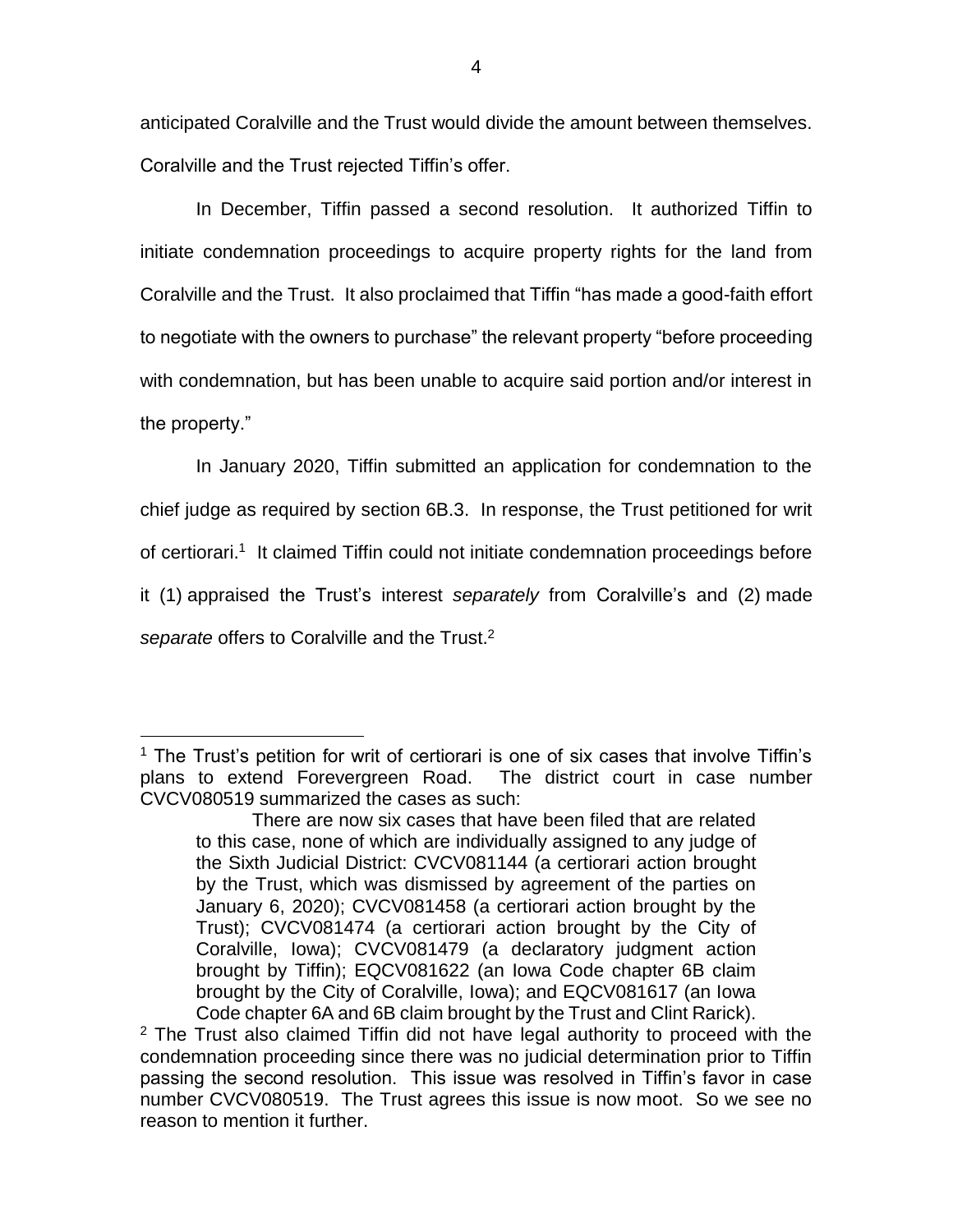The district court denied the Trust's petition for writ of certiorari. The Trust filed a motion to alter, amend, or enlarge pursuant to Iowa Rule of Civil Procedure 1.904(2). The court denied the Trust's motion. The Trust now appeals.

### **II. Standard of Review**

"A writ of certiorari is limited to triggering review of the acts of an inferior tribunal on the basis the inferior tribunal exceeded its jurisdiction or otherwise acted illegally." *Crowell v. State Pub. Def.*, 845 N.W.2d 676, 682 (Iowa 2014). "Illegality exists when the [tribunal]'s findings lack substantial evidentiary support, or when the [tribunal] has not properly applied the law." *Dir. of Iowa Dep't of Hum. Servs. v. Iowa Dist. Ct.*, 621 N.W.2d 189, 191 (Iowa 2001) (citation omitted).

On appeal, our review of the certiorari action before the district court is for correction of errors at law. *Burroughs v. City of Davenport Zoning Bd. of Adjustment*, 912 N.W.2d 473, 478 (Iowa 2018). "We are bound by the district court's findings if supported by substantial evidence." *TSB Holdings, L.L.C. v. Bd. of Adjustment for City of Iowa City*, 913 N.W.2d 1, 10 (Iowa 2018) (citation omitted). "However, we are not bound by erroneous legal rulings that materially affect the court's decision." *Id.* (citation omitted).

#### **III. Analysis**

We first address Tiffin's argument that this appeal is moot. Because we conclude this appeal is not moot, we also address the Trust's argument on the merits.

#### **A. Mootness**

"One familiar principle of judicial restraint is that courts do not decide cases when the underlying controversy is moot." *Rhiner v. State*, 703 N.W.2d 174, 176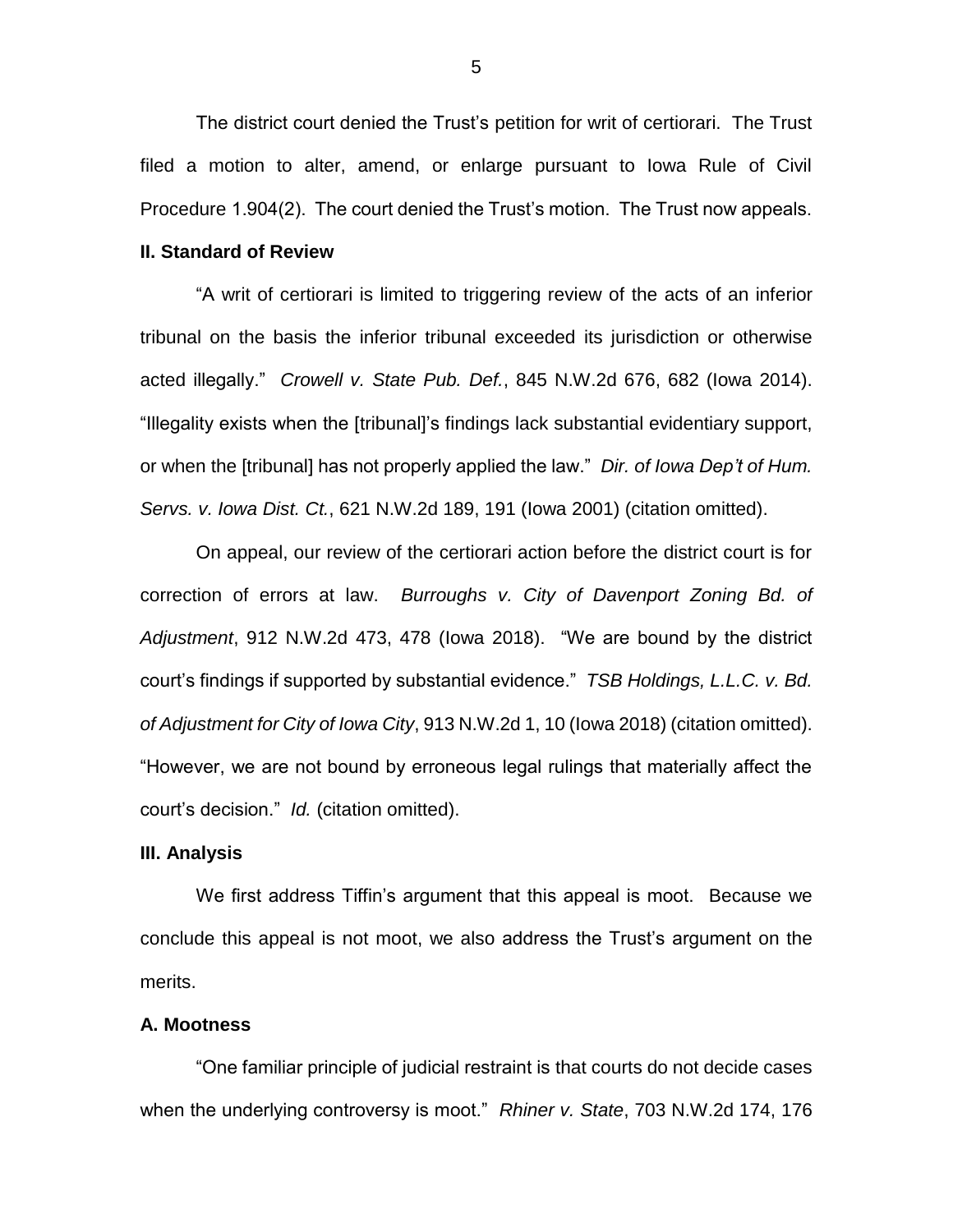(Iowa 2005). "If an appeal no longer presents a justiciable controversy because the disputed issue has become academic or nonexistent, the appeal is ordinarily deemed moot." *Crowell*, 845 N.W.2d at 681. "The key in assessing whether an appeal is moot is determining whether the opinion would be of force or effect in the underlying controversy." *State v. Avalos Valdez*, 934 N.W.2d 585, 589 (Iowa 2019) (citation omitted).

Tiffin argues this case is moot because, in a separate case (CVCV080519), the district court ruled the quit claim deed from the Trust to Coralville was invalid. $3$ As a result, the Trust no longer has a possibility of reverter<sup>4</sup> but, instead, is the sole

. . . Despite the fact that the Trust deeded the property to Coralville, Tiffin retains the authority and jurisdiction to condemn this portion of the Trust's property because the land is not currently devoted to a public use through action to be taken by Coralville, and Tiffin's construction of Forevergreen Road in Tiffin is a public purpose that supports exercise of eminent domain over the Trust.

(Emphasis added.)

<sup>4</sup> In its reply brief, the Trust claims that Tiffin failed to preserve error on the issue of mootness. The district court in this case noted that Tiffin "supplemented its arguments to assert that . . . [the Trust]'s arguments in this action are moot based

 $\overline{a}$  $3$  That court held:

<sup>[</sup>The Tiffin City Administrator]'s affidavit, which is not refuted by any affidavit testimony offered by the Trust, establishes that Forevergreen Road is an existing city street in Tiffin, and pursuant to the above-cited provisions of Iowa Code chapter 306, Tiffin has the authority to control, extend, and construct a new portion of Forevergreen Road in Tiffin. Further, the [c]ourt concludes the undisputed facts, as established by the affidavit of [the administrator], *show the Quit Claim Deed from the Trust to Coralville is invalid* because the south 250 feet of the Trust's property referred to in the Quit Claim Deed does not adjoin Coralville. It also is undisputed that the IDOT originally intended to construct Forevergreen Road through North Liberty to Jasper Avenue in Tiffin, which then was a gravel two-lane road. Changes to the IDOT's construction plans necessitated that the Tiffin portion of Forevergreen Road have to cross a small portion of the Trust's/Coralville's property. Coralville has no jurisdiction and control over this area pursuant to Iowa Code chapter 306.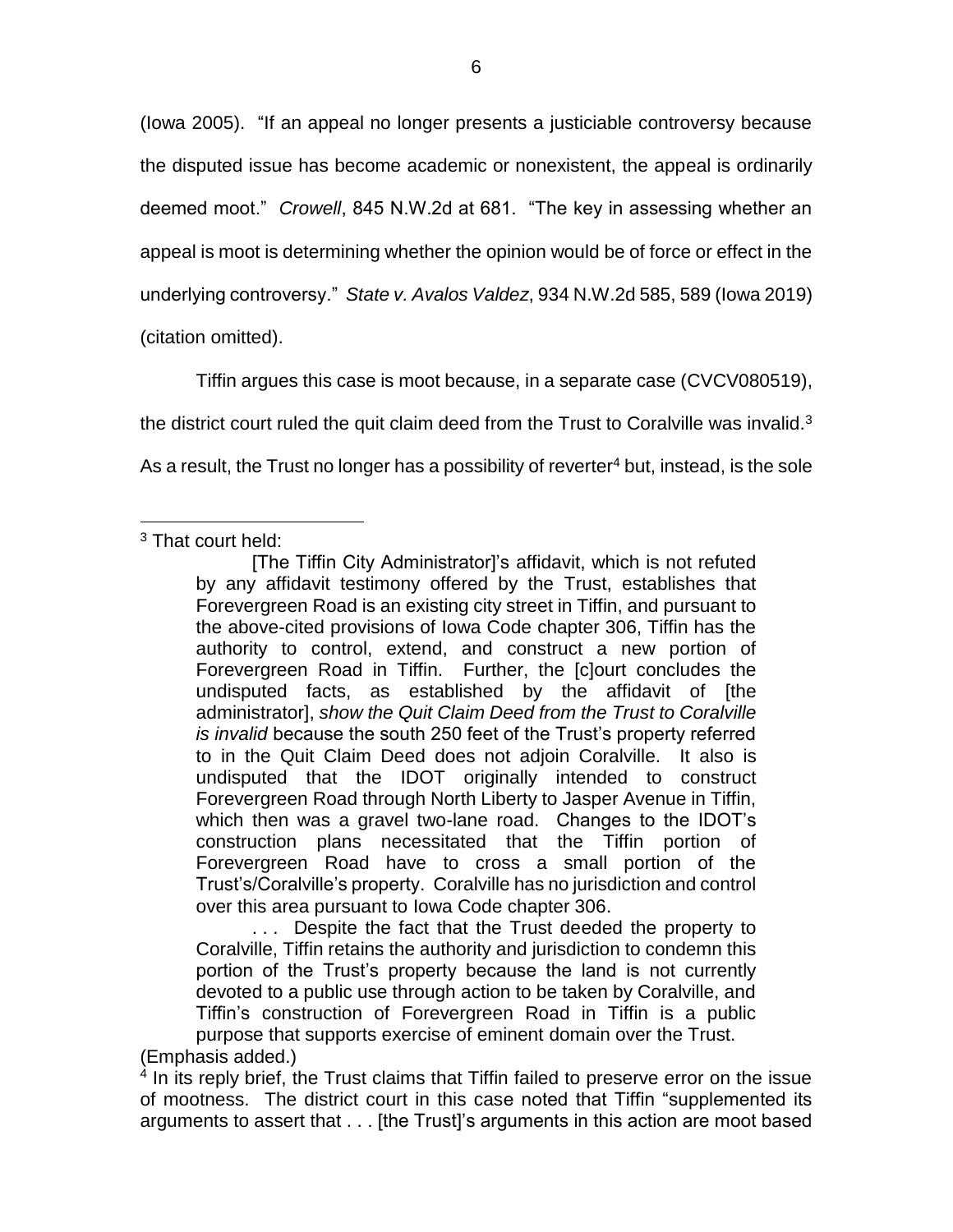owner of the land Tiffin seeks to condemn. This means Coralville no longer has any interest in the land. This also means the sole question in this appeal—whether Tiffin was obligated to provide separate appraisals and offers to Coralville and the Trust—is now moot.

We disagree. The separate case mentioned by Tiffin (CVCV080519) is also currently before this court. Our opinion in that case is also being issued today. *See City of Tiffin v. TAT, LLC*, No. 20-0912, \_\_\_\_ WL \_\_\_\_\_\_\_ (Iowa Ct. App. June 16, 2021). There, we hold the validity of the quit claim deed was not properly before the district court. *See id.* As a result, the court's ruling does not impact the deed's validity. *See, e.g.*, *Eller v. Newell*, 141 N.W. 52, 55 (Iowa 1913) (noting relief allowed "must affect or be affected by the subject-matter of the action" and not "new matter[s] not essential to the determination of that put in litigation by the petition"). So we conclude the mootness doctrine does not apply here.

#### **B. Writ of Certiorari**

 $\overline{a}$ 

We turn next to the central issue in this appeal: Assuming the Trust holds the property interest known as a possibility of reverter (also referred to just as "reverter") in the land sought by Tiffin, does the Iowa Code require Tiffin to provide the Trust with a separate appraisal and offer for *its* property interest? The Trust believes it does. And so, the Trust argues, Tiffin violated chapter 6B by failing to provide a separate appraisal and offer before initiating condemnation proceedings.

on [the ruling in CVCV080519]." Ultimately, the court found it appropriate to address the Trust's underlying claims "for the purpose of establishing a complete record in this action." We assume this is enough to preserve error. *See Meier v. Senecaut*, 641 N.W.2d 532, 537 (Iowa 2002) (holding issues both raised and decided by the district court are preserved for appellate review); *see also DeVoss v. State*, 648 N.W.2d 56, 61–62 (Iowa 2002) (discussing error preservation).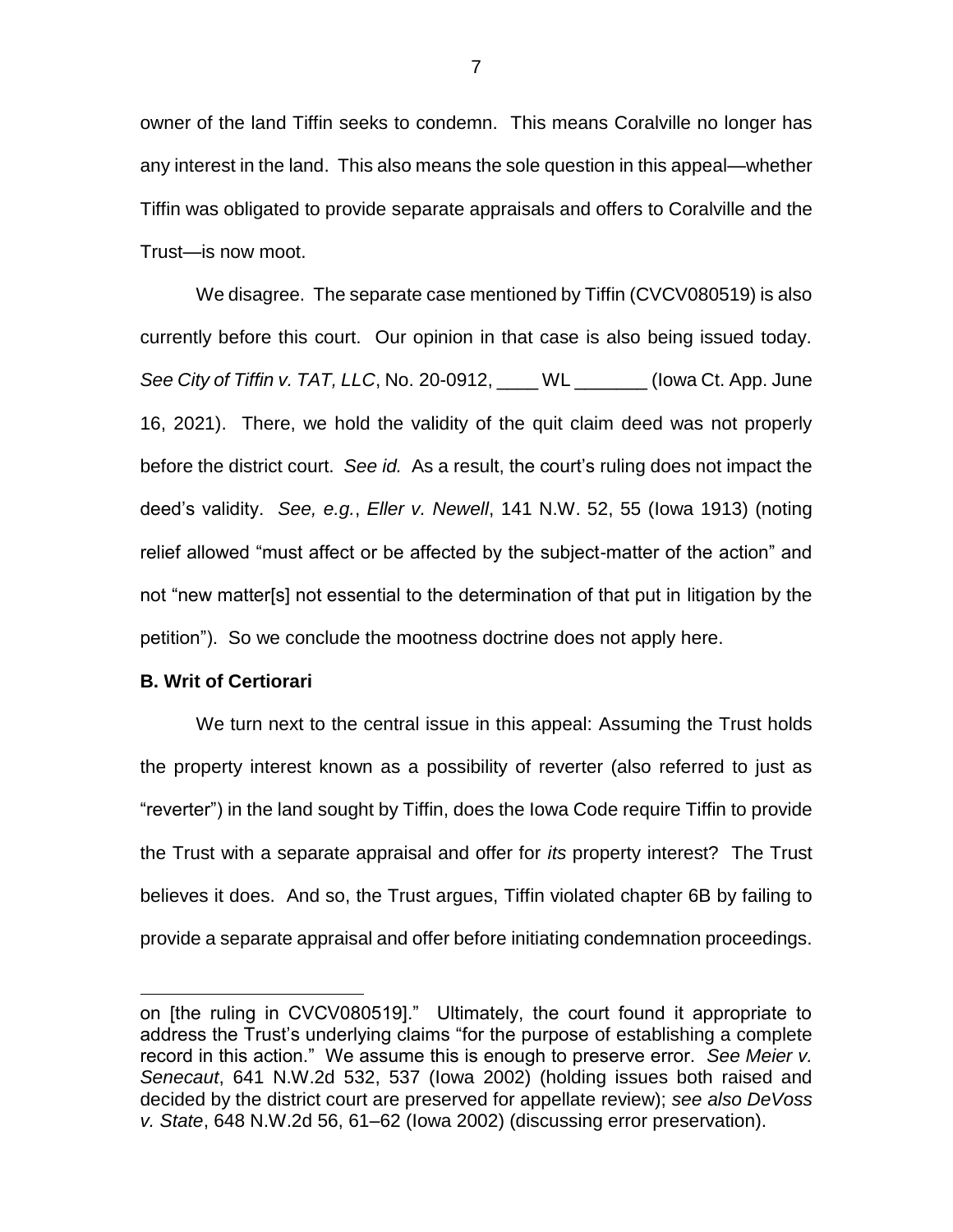Tiffin disagrees. Tiffin believes nothing in chapter 6B requires it "to appraise the value of [the Trust's] possibility of reverter" or make a separate offer.

To decide which view of chapter 6B is correct, we look to "the text of the statute, the words chosen by the legislature." *Fishel v. Redenbaugh*, 939 N.W.2d 660, 663 (Iowa Ct. App. 2019) (quotation marks omitted) (quoting *State v. Childs*, 898 N.W.2d 177, 184 (Iowa 2017)); *accord Amana Soc'y v. Colony Inn, Inc.*, 315 N.W.2d 101, 118 (Iowa 1982) (noting "[w]e take the statute as we find it" and observing that any "argument that the statute is inappropriate . . . should have been addressed to the legislature, not to this court"); *Chi. & Nw. Ry. Co. v. City of Osage*, 176 N.W.2d 788, 793 (Iowa 1970) (noting "we cannot by judicial interpretation nullify the definite pronouncements of the legislature"). "We should give the language of the statute its fair meaning, but should not extend its reach beyond its express terms." *In re Marshall*, 805 N.W.2d 145, 158 (Iowa 2011).

We generally give words "their common, ordinary meaning in the context within which they are used." *De Stefano v. Apts. Downtown, Inc.*, 879 N.W.2d 155, 168 (Iowa 2016) (citation omitted); *cf. Nix v. Hedden*, 149 U.S. 304, 307 (1893) (noting that, although "[b]otanically speaking, tomatoes are the fruit of a vine," they are "vegetables" in "the common language of the people"). "[B]ut technical words and phrases, and such others as may have acquired a peculiar and appropriate meaning in law, shall be construed according to such meaning." Iowa Code § 4.1(38). Also, it is "a well-settled principle of statutory interpretation that '[w]hen the legislature has defined words in a statute—that is, when the legislature has opted to "act as its own lexicographer"—those definitions bind us.'" *State v. Iowa Dist. Ct. for Scott Cnty.*, 889 N.W.2d 467, 471 (Iowa 2017) (citation omitted) ("As

8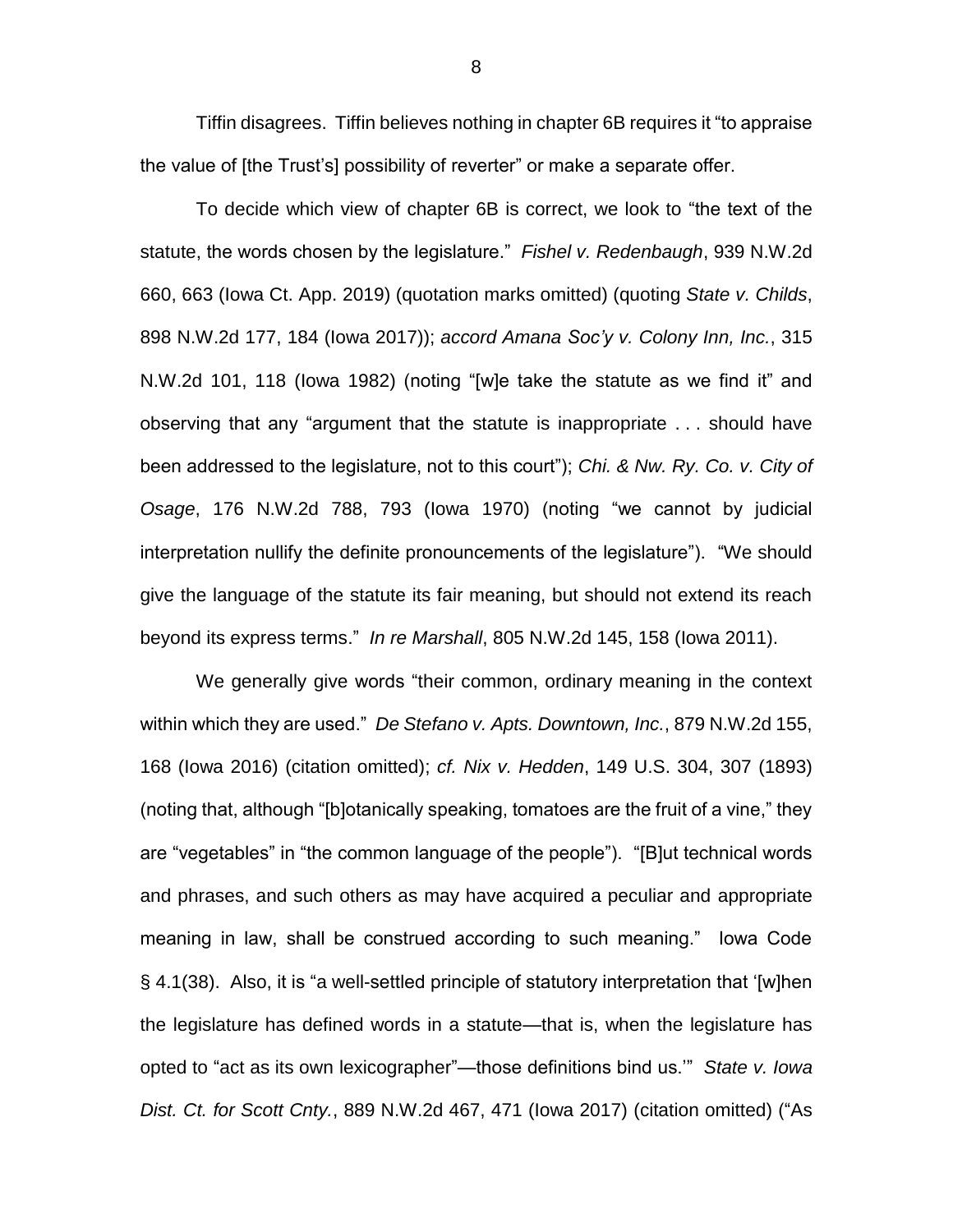a corollary to this principle, when a statute defines a term, 'the common law and dictionary definitions which may not coincide with the legislative definition must yield to the language of the legislature.'" (citation omitted)).

We also remember that private property rights are expressly protected by both the Constitution of the United States and the Constitution of the State of Iowa. *See Clarke Cnty. Reservoir Comm'n v. Robins*, 862 N.W.2d 166, 171 (Iowa 2015). One implication is that state agencies may "only" condemn private property for public use "by express authorization of the legislature." *Id.* (citation omitted). And statutes authorizing condemnation are "strictly construed" against the government and in favor of the property owner. *Hawkeye Land Co. v. Iowa Utils. Bd.*, 847 N.W.2d 199, 208 (Iowa 2014).

With these principles in mind, we turn to the words of Chapter 6B. Section 6B.2B requires:

[t]he acquiring agency [to] make a good faith effort to negotiate with the owner to purchase the private property or **property interest** before filing an application for condemnation or otherwise proceeding with the condemnation process. An acquiring agency shall not make an offer to purchase the property or **property interest** that is less than the fair market value the acquiring agency has established for the property or **property interest** pursuant to the appraisal required in section 6B.45 . . . .

(Emphasis added.)

Section 6B.45 provides, in part:

When any real property or **interest in real property** is to be purchased, or in lieu thereof to be condemned, the acquiring agency or its agent shall submit to the person, corporation, or entity whose property or interest in the property is to be taken, by ordinary mail, at least ten days prior to the date upon which the acquiring agency or its agent contacts the property owner to commence negotiations, a copy of the appraisal in its entirety upon such real property or **interest in such real property** prepared for the acquiring agency or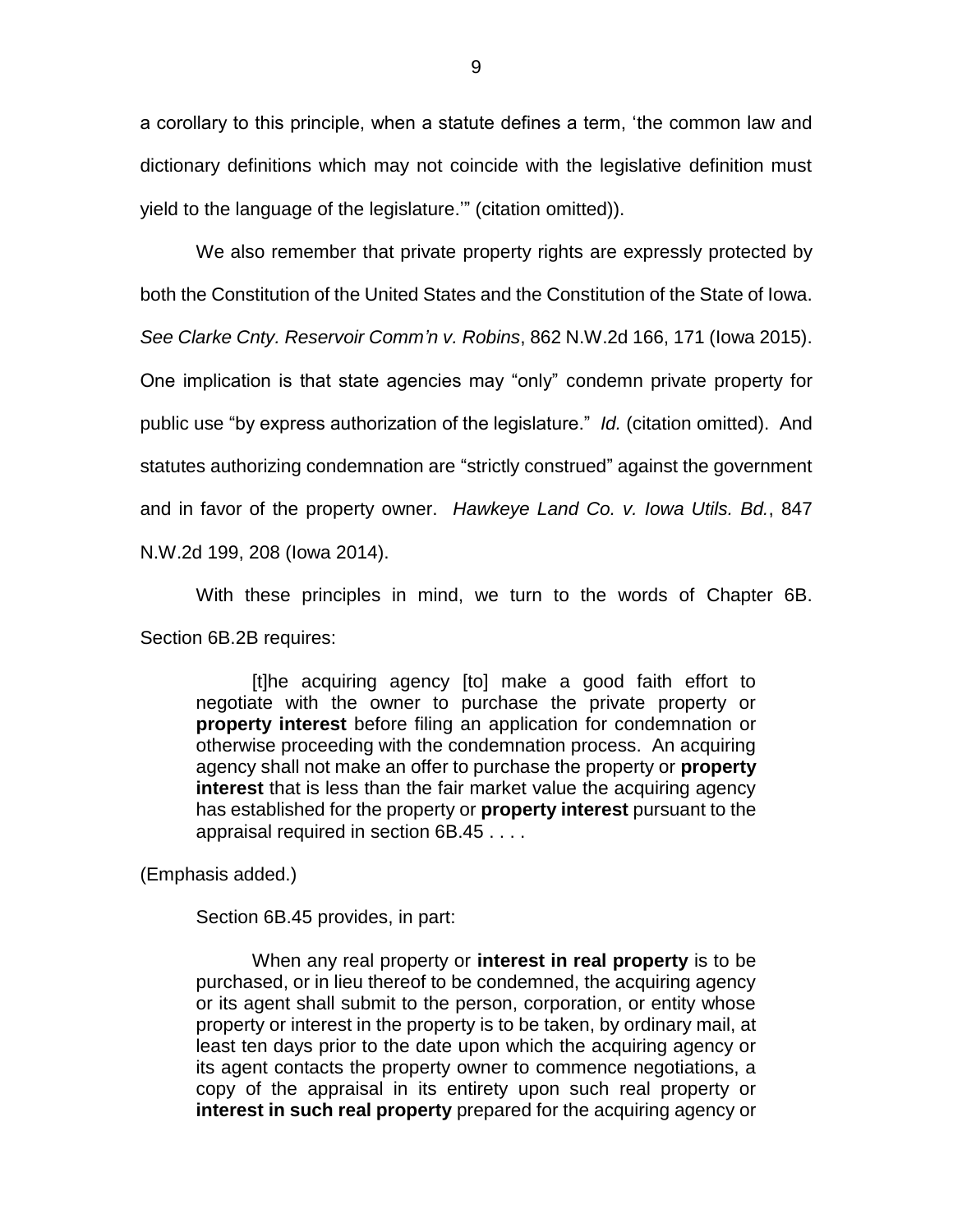its agent, which shall include, at a minimum, an itemization of the appraised value of the real property or **interest in the property**, any buildings on the property, all other improvements including fences, severance damages, and loss of access.

(Emphasis added.)

Lastly, section 6B.54(3) provides, in part:

Before the initiation of negotiations for **real property**, the acquiring agency shall establish an amount which it believes to be just compensation for **the real property**, and shall make a prompt offer to acquire the property for the full amount established by the agency. In no event shall the amount be less than the fair market value the acquiring agency has established for the property or **property interest** pursuant to the appraisal required in section 6B.45 . . . .

(Emphasis added.)

We begin our analysis by considering the district court's views. The district court concluded that the Trust's possibility of reverter is a property interest of sufficient dignity to provide the Trust "a right to bring an action" under section 6A.24, which authorizes "[a]n owner of property described in an application for condemnation" to "bring an action challenging . . . condemnation proceedings." Iowa Code § 6A.24(1). The court also acknowledged that section 6B.2B "references negotiating with the owner of private property or property interest prior to instituting condemnation proceedings." Even so, the court concluded the Trust's possibility of reverter "is not sufficient to have required" Tiffin to provide the Trust with a separate appraisal. The court explained:

Iowa Code § 6B.54(3) provides that the acquiring agency shall establish "an amount" it believes to be just compensation "for the real property," and § 6B.54(3) also provides that "the amount" shall not be less than the fair market value the acquiring agency has established for the property or the property interest pursuant to the appraisal required in § 6B.45. Nothing in chapter 6B requires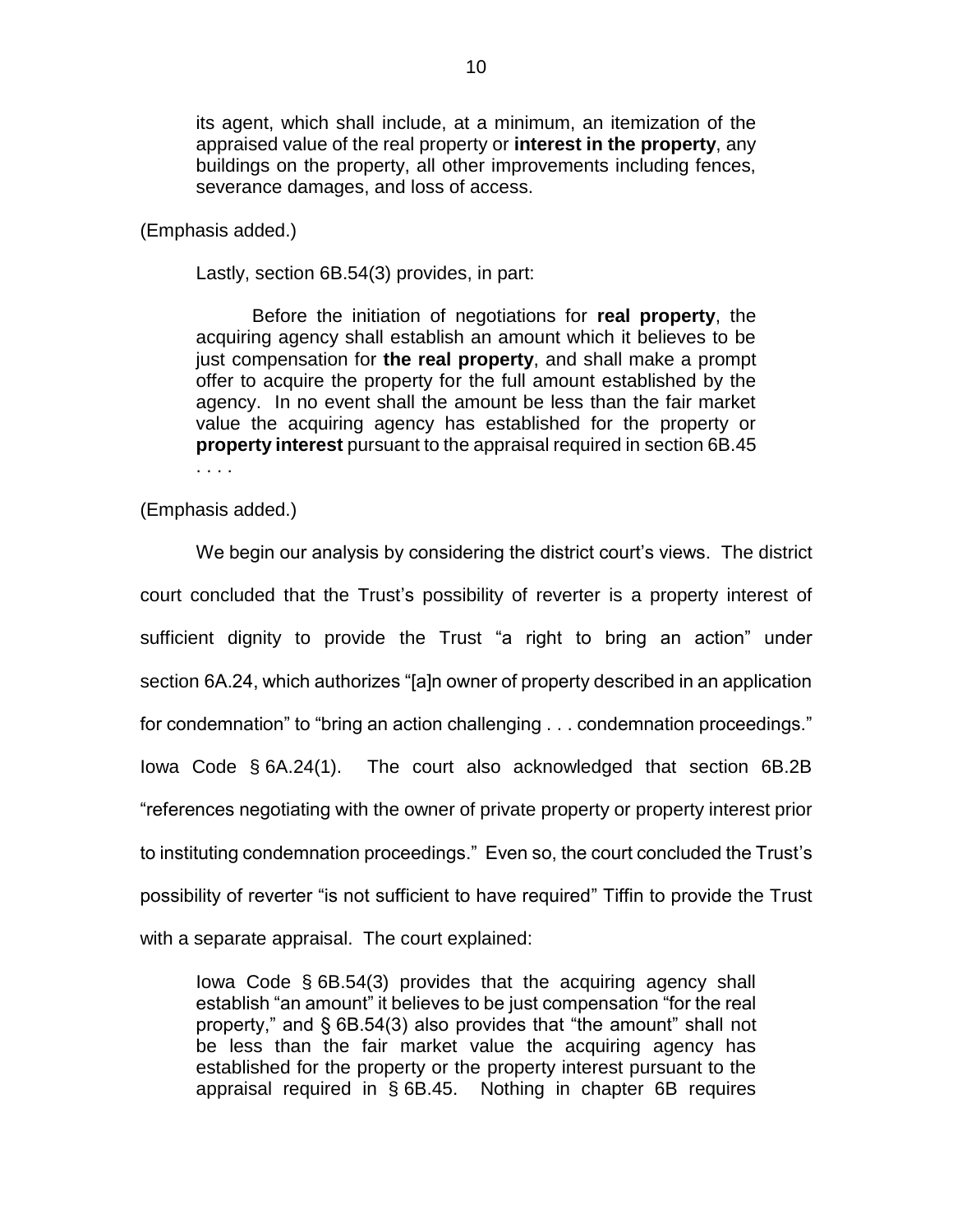separate valuations for a property owner and a party who holds the possibility of reverter.

We agree on some points but not others. We agree that chapter 6B does not expressly use the phrase "possibility of reverter." As noted, though, the district court found—and Tiffin does not dispute—a possibility of reverter is a property interest of sufficient dignity to permit its holder to contest the condemnation of land.<sup>5</sup> Moreover, at oral argument, Tiffin confirmed that the Trust's possibility of reverter is a property interest and an interest in real property. We think it follows that the Trust's possibility of reverter qualifies as a "property interest" for purposes of sections 6B.2B, 6B.45, and 6B.54(3); an "interest in real property" for purposes of section 6B.45; and "real property" for purposes of section 6B.54(3).<sup>6</sup> It would

 $\overline{a}$ <sup>5</sup> Tiffin also concedes that, in a condemnation proceeding, the compensation commission "has authority to apportion the award of damages" between the deed holder and the holder of a possibility of reverter. This lends support to the idea that an acquiring agency's pre-condemnation appraisal and offer should apportion separate dollar amounts to the deed holder and the holder of a possibility of reverter.

But Tiffin suggests that sometimes a "right of reversion is so remote and speculative" that "it has no present value." Even if those facts were presented, we are not sure they would change our conclusion that the Trust's possibility of reverter is a "property interest" for purposes of sections 6B.2B, 6B.45, and 6B.54(3); an "interest in real property" for purpose of section 6B.45; and "real property" for purposes of section 6B.54(3). But we need not—and do not—decide that issue because the record does not show the Trust's possibility of reverter is "so remote and speculative as to be without present value." 29A C.J.S. *Eminent Domain* § 229 (2021).

 $6$  While the term "real property" may connote ground and other physical items, Black's Law Dictionary explains that "[r]eal property can be either corporeal (soil and buildings) or incorporeal (easements)." *Real Property*, *Black's Law Dictionary* (11th ed. 2019); *see also Gray v. Osborn*, 739 N.W.2d 855, 861 (Iowa 2007) ("Because an easement is an interest in real property, any express easement falls within the statute of frauds and must be in writing."). This is consistent with section 4.1(13), which defines "real property" to "include lands, tenements, hereditaments, and *all rights thereto and interests therein*, equitable as well as legal." (Emphasis added.)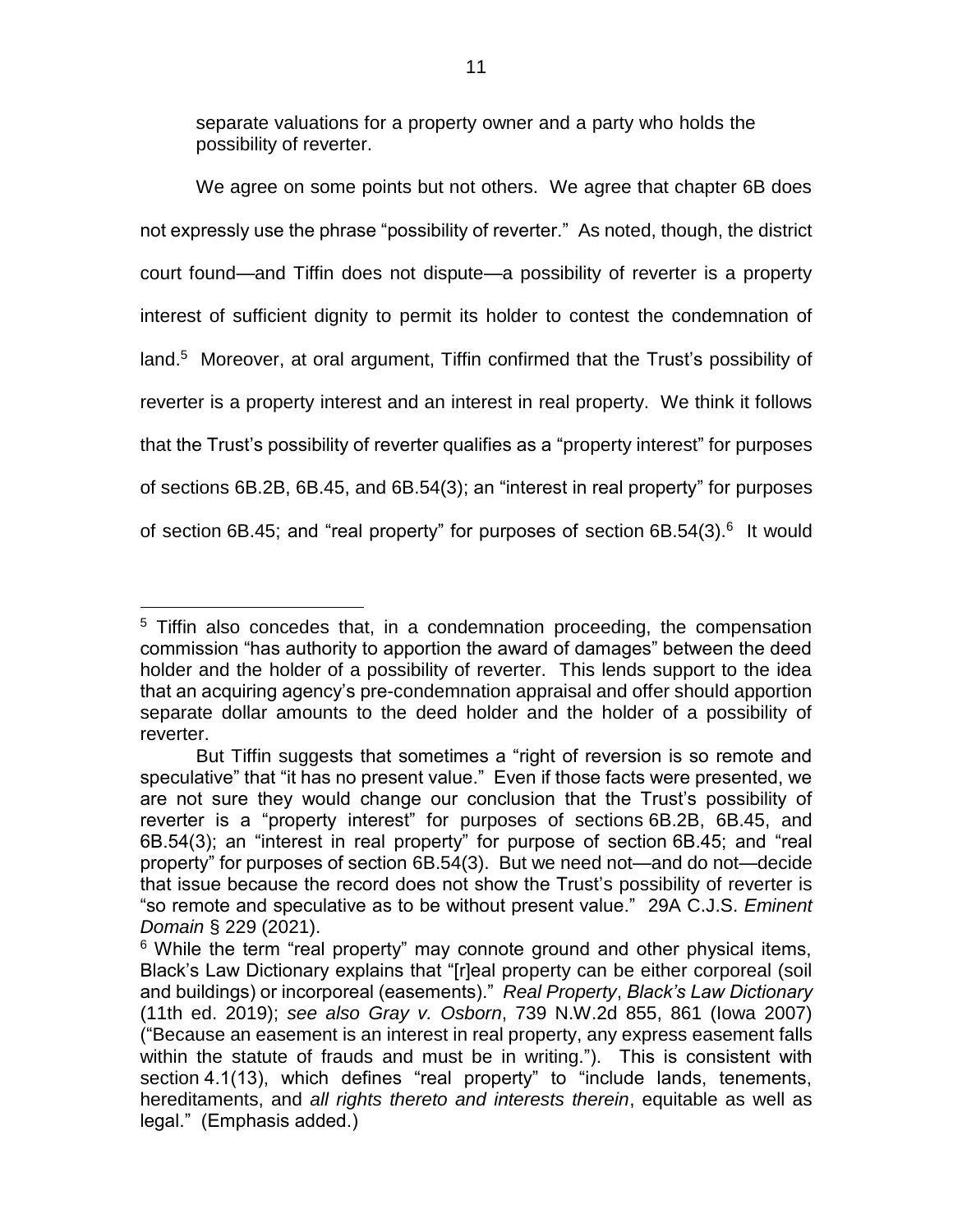also seem to follow that the Trust is entitled to all of the rights afforded by those provisions, including an appraisal and offer for the property interest Tiffin seeks to acquire from the Trust.

As the district court noted, however, these provisions sometimes use the singular. For example, section 6B.45 refers to "the appraisal." From this, Tiffin infers that only one appraisal and one offer are required no matter how many property interests Tiffin seeks to condemn. We disagree. Throughout the Iowa Code, "the singular" generally "includes the plural." Iowa Code § 4.1(17). This "caution[s] us against reading too much into the presence of" singular terms—such as "the"—in Chapter 6B. *See Porter v. Harden*, 891 N.W.2d 420, 426 (Iowa 2017) (noting section 4.1(17) "should caution us against reading too much into the presence of the words 'a' or 'an' in a statute depending on the context").

Instead, we think the more natural reading is that sections 6B.2B, 6B.45, and 6B.54(3) apply as written to *each* separately-owned property interest that is subject to condemnation. So, for each interest Tiffin wishes to acquire, Tiffin must obtain "the appraisal" for that "interest in . . . real property," *see* Iowa Code § 6B.45; Tiffin must "make a prompt offer to acquire the property," *see id.* § 6B.54(3); and Tiffin must "make a good faith effort to negotiate with the owner" of the property interest, *see id.* § 6B.2B.

To illustrate, suppose Tiffin decides to acquire A's property interest in 2021; and then, five years later, in 2026, Tiffin decides to acquire B's property interest. We think most would agree that Tiffin would be required to (1) provide an appraisal and an offer to A in 2021, and then (2) provide an appraisal and an offer to B in 2026. Now suppose instead that Tiffin decided to acquire both A's property interest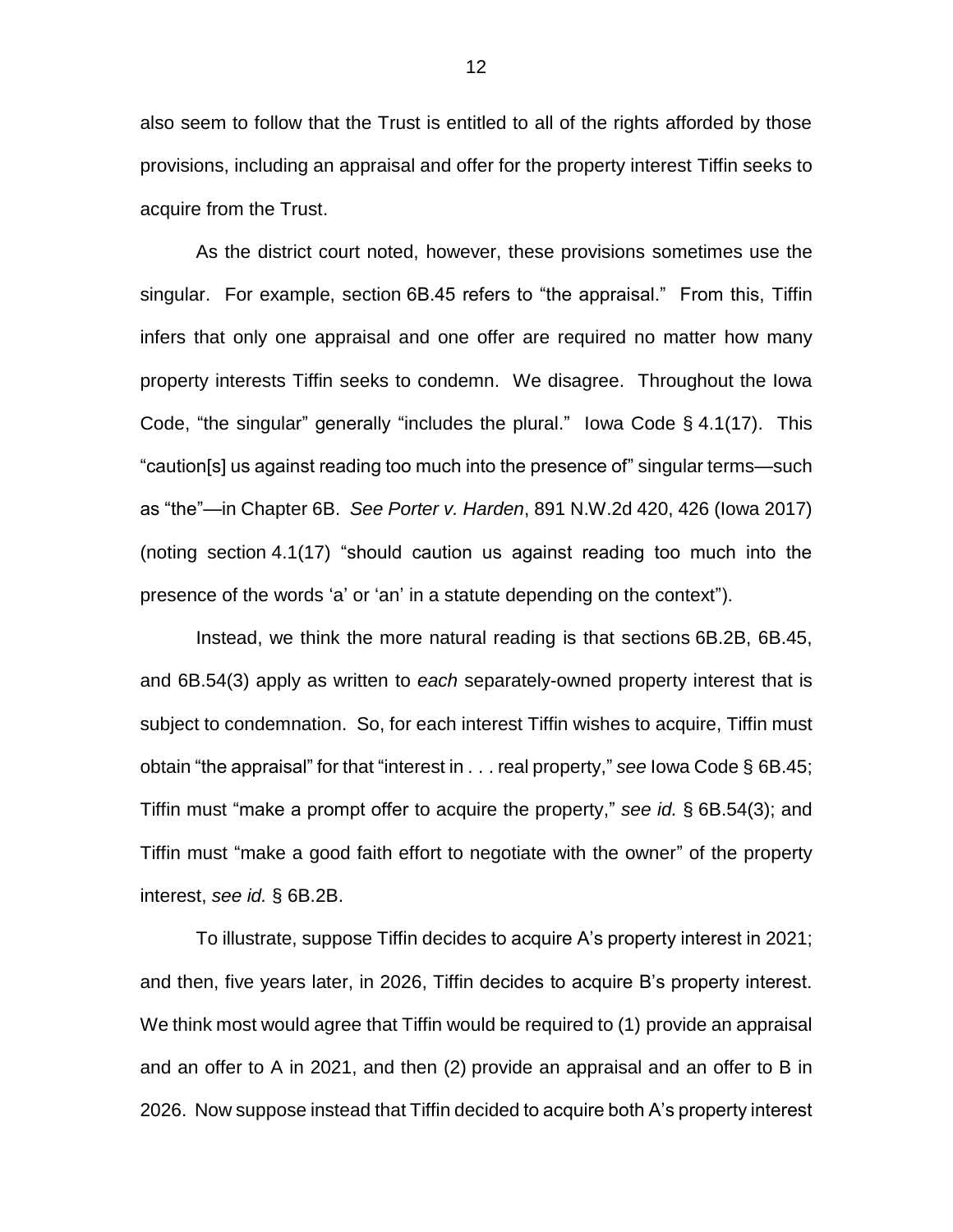and B's property interest simultaneously. We see no reason to think this would reduce the rights of A or B. Rather, we think separate owners of separate property interests would still be entitled to separate appraisals and separate offers, regardless of the government's chosen timing. So even if Tiffin tries to obtain both property interests at the same time, Tiffin must (1) provide an appraisal and an offer to A, and (2) provide an appraisal and an offer to B. And so, when Tiffin sought to obtain the separate property interests owned by the Trust and Coralville, Tiffin should have provided the Trust with an appraisal and an offer for *its* separate property interest.

We think this reading is more consistent with the Code than Tiffin's view, under which Coralville and the Trust must *share* an appraisal and offer that do not specify any particular dollar amount for either of their respective property interests. Under Tiffin's view, the Trust—"the . . . entity whose . . . interest in the property is to be taken" through condemnation of the possibility of reverter—does not actually receive an appraisal of *its* property interest, despite the requirements of section 6B.45. Worse yet, the Trust receives no real "offer"<sup>7</sup>—no statement of an amount Tiffin is willing to pay—to purchase *the Trust's* property interest, despite the requirements of sections 6B.2B and 6B.54(3). We cannot square these outcomes with the language of the Code, especially when it is strictly construed to protect private property rights and prevent eminent domain abuse. *See, e.g.*, *City of Des Moines v. Geller Glass & Upholstery, Inc.*, 319 N.W.2d 239, 242 (Iowa 1982)

 $\overline{a}$ 

<sup>&</sup>lt;sup>7</sup> Black's Law Dictionary defines "offer" as: "The act or an instance of presenting something for acceptance; specif[ically], a statement that one is willing to do something for another person or to give that person something[, i.e.] the prosecutor's offer of immunity." *Offer*, *Black's Law Dictionary* (11th ed. 2019).